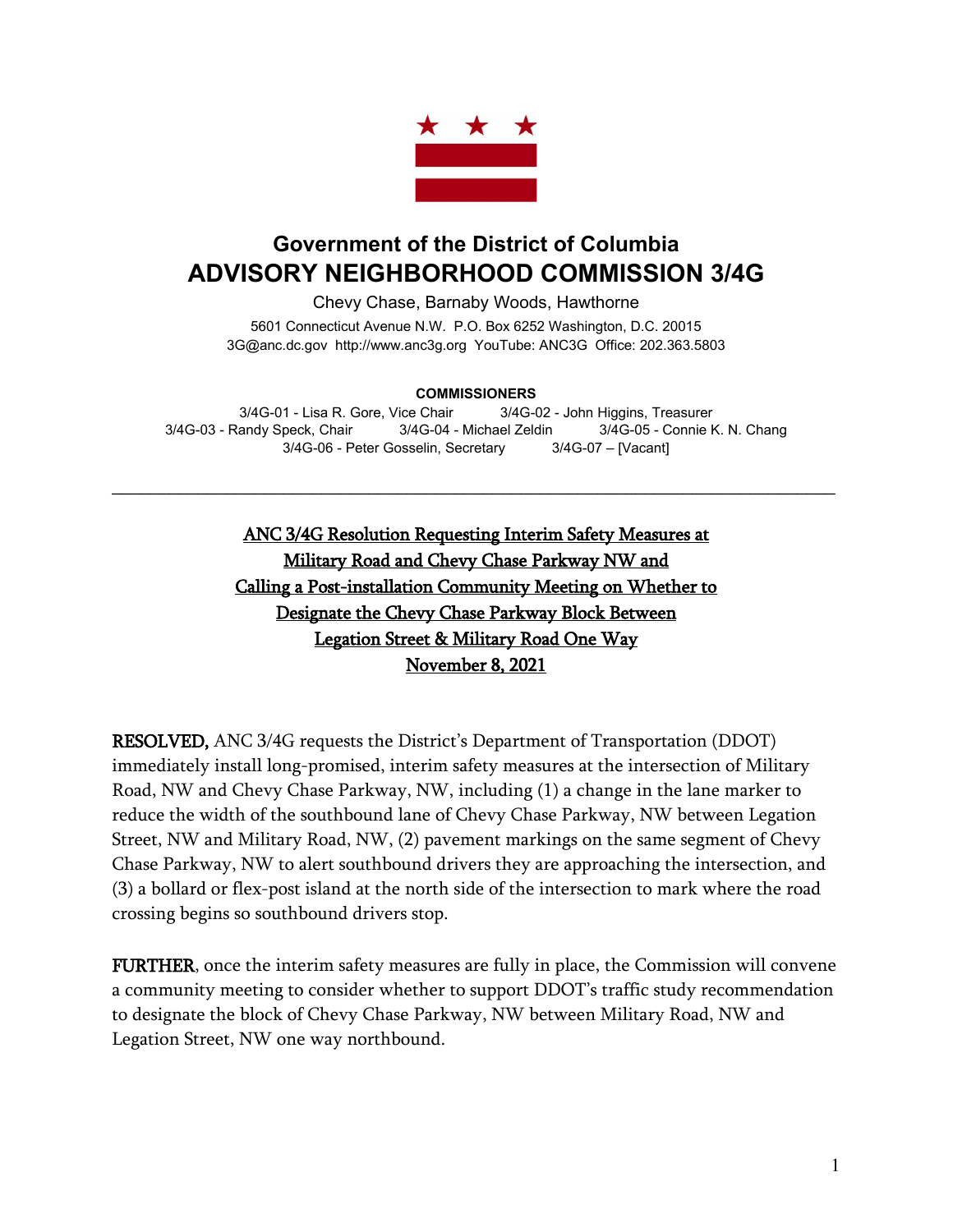## RATIONALE

1) There have been between a dozen and twenty accidents a year at this intersection. Most are fender benders, but several have been serious and resulted in personal injury. All pose a threat to pedestrians. In one of the most recent, one of the two vehicles careened up onto the sidewalk.

2) A [Sept, 2018 DDOT](https://img1.wsimg.com/blobby/go/1868db7b-2819-4c3e-b1fa-93a21df431db/downloads/1co90cpmu_888330.pdf?ver=1564745234286) traffic safety study concluded that most accidents involve southbound drivers on Chevy Chase Parkway, NW either failing to stop at the intersection or, because of poor sight lines, nosing into it and being hit by eastbound or westbound vehicles traveling on Military Road. The study recommended making the one block of Chevy Chase Parkway, NW between Military Road, NW and Legation Street NW one way northbound. The proposal met with opposition from neighbors concerned the change would increase traffic on side streets and was not pursued further.

When accidents continued to occur, a group of neighbors in the immediate vicinity of the intersection began corresponding with DDOT officials who assured them the Department would take action to improve safety, but DDOT did nothing further in response.

3) On July 27, 2021, Chair Speck and Commissioner Gosselin met at the intersection with DDOT traffic operations engineer Derek Voight and others. They agreed to a series of interim safety measures that could be immediately implemented. These included larger, double-sided STOP signs at the northwest and southeast corners of the intersection, moving the centerline marker on Chevy Chase Parkway, pavement signage, and a bollard island on Chevy Chase Parkway at the north side of the intersection. To date, only the STOP signs have been installed.

4) On September 13, 2021, Acting DDOT Director Everett Lott attended the Commission's Public Meeting and engaged in a lengthy discussion about the intersection during which he committed to have all interim safety measures in place by the end of October, 2021. Although in subsequent correspondence with residents Director Lott suggested he had not made such a commitment, the [videotaped](https://www.youtube.com/watch?v=dcMM3Jq6TPg&t=3972s) exchange with the Commission is clear. After Mr. Voight, who joined Director Lott at the session, listed the measures to be installed, Director Lott was asked whether he could commit to an October 31, 2021 deadline. He [answered](https://www.youtube.com/watch?v=dcMM3Jq6TPg&t=4021s) ``We'll commit to that. We will commit to that, yes, the end of October.''

5) On November 1, 2021, a southbound vehicle on Chevy Chase Parkway, NW and a westbound vehicle on Military Road, NW collided. Traffic was snarled for several hours.